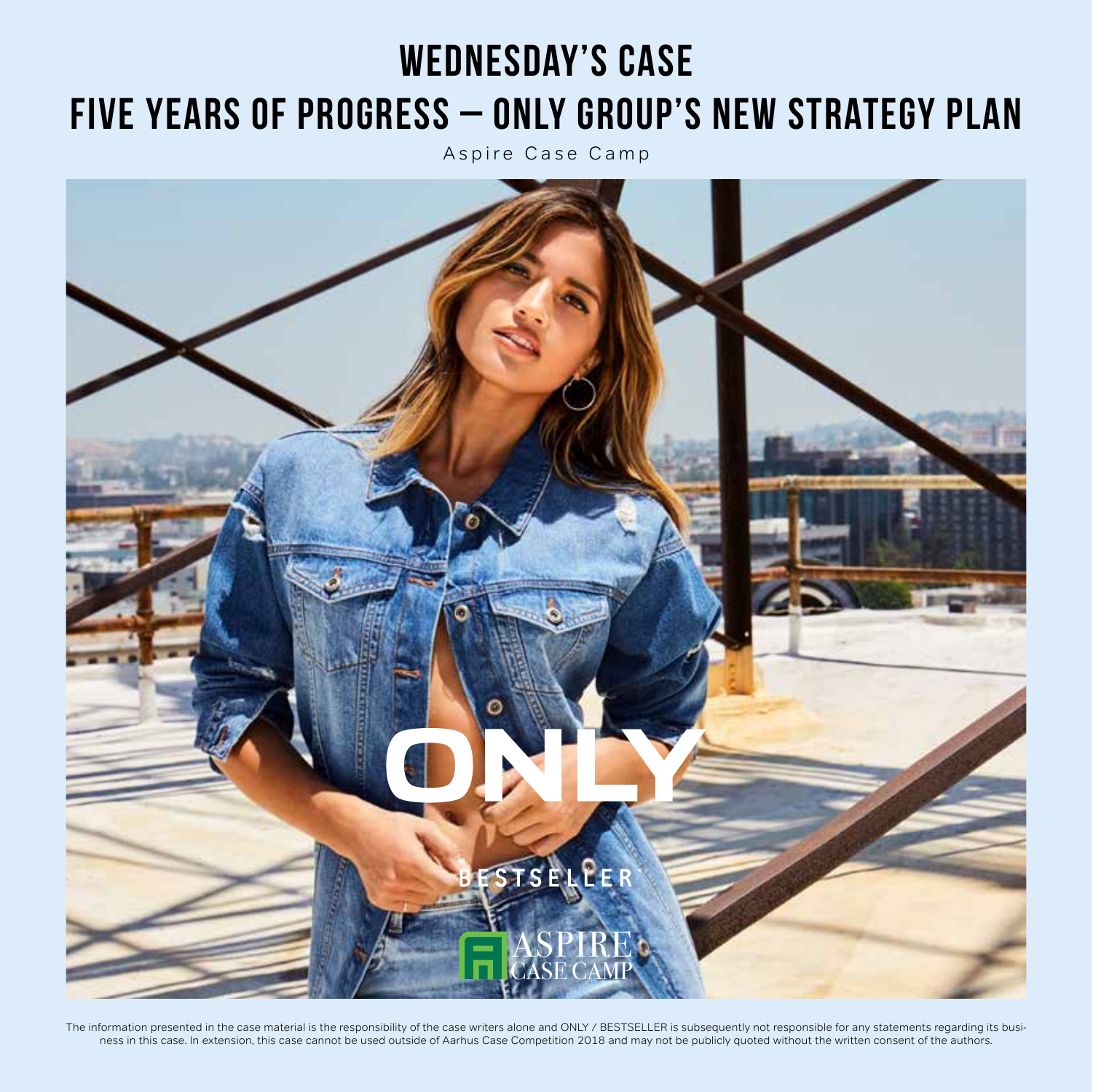### **FIVE YEARS OF PROGRESS – ONLY GROUP'S NEW STRATEGY PLAN**

# **the case**

Brand Director of ONLY, Finn Poulsen, has just arrived at his office at the BESTSELLER headquarters in Brande. While you were solving cases yesterday, Finn attended a board meeting at the charismatic rocket headquarters building. At the meeting, the executive board discussed the new strategy for BESTSELLER. The CEO, Anders Holch Povlsen, has decided to call it "50 in 50" to signify that when BESTSELLER in 2025 will celebrate a lifetime of 50 years, the company must have reached a turnover of DKK 50 Billion.

For Finn, this implies that the ONLY Group's different subbrands must improve their turnover with 15% YOY. The EBIT-DA-margin must as a minimum be kept fixed to what it is now: 18%. This goal is very ambitious, but Finn is confident that it is possible to reach if his team develops a creative but still feasible complementing strategy plan.

Finn turns to the business cube, which the ONLY Group has previously used to set new strategies with great success. The cube has three dimensions. The number of markets, sub-brands, and sales channels respectively determine the length, height and depth of the cube. The three dimensions are always combined, meaning that a sub-brand is always sold on a specific market/country through a specific sales channel.

Monday, ONLY received advice from the participants on the future of ONLY STORES as one of the six sales channels. Tuesday, Finn and his team received advice on one of the sub-brands: ONLY PLAY. Today, Finn wants to focus on all the dimensions and include new business areas that could lead to turnover growth for the ONLY Group. The strategy needs to be innovative to reach this goal, and the management must act now. Finn sits down to write an e-mail to you as he knows that the participants of Aarhus Case Competition will be a great resource. He wants you to determine the shape of the cube to expand the business.

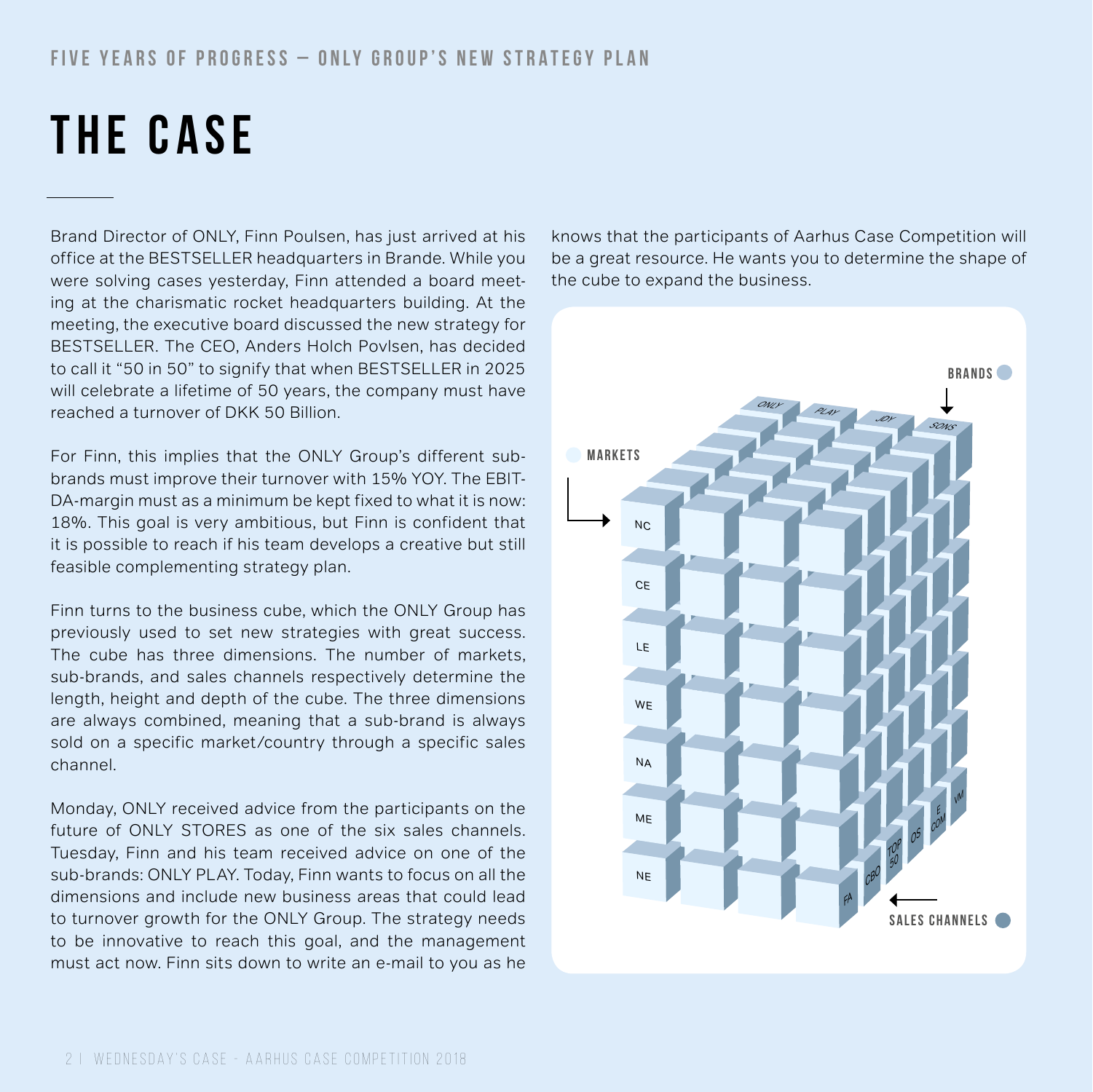From: Finn Poulsen (finn.poulsen@only.com) To: you@aarhuscasecompetition.com Subject: Five years of progress – ONLY's New Strategy Plan

#### Dear Team,

I need your help to set a growth strategy that will increase the turnover of the ONLY Group for the next five years. I want you to consider the three dimensions of the business cube that we use to ensure that all aspects of the business are taken into consideration. Nonetheless, as you may know, we have expanded rapidly since our establishment in 1975. Therefore, I want you to present us new game-changing ways of improving the business and ensuring growth.

To make sure that the new strategy will increase our turnover by 15% YOY over the next five years, your presentation must include the following:

- A description of the five-year strategy and the underlying strategic choices
- An analysis of how to reach the growth target
- A prioritised implementation plan for the next two years
- A risk assessment of the initiatives

The presentation should be no longer than 10 PowerPoint slides, but feel free to add an appendix. Please hand in your presentation as one file in a 16:9 PDF format and no later than 08:00 tomorrow.

Besides the pre-read material, I have assembled relevant data to get you started including a detailed description of the business cube. Feel free to do research on your own. However, you must make sure that assumptions are stated.

I look forward to seeing your recommendation for a new five-year strategy plan tomorrow. I wish you best of luck!

Sincerely,

**FINN POULSEN** CEO & Partner, BESTSELLER Retail Europe A/S and Director of ONLY

## ONLY